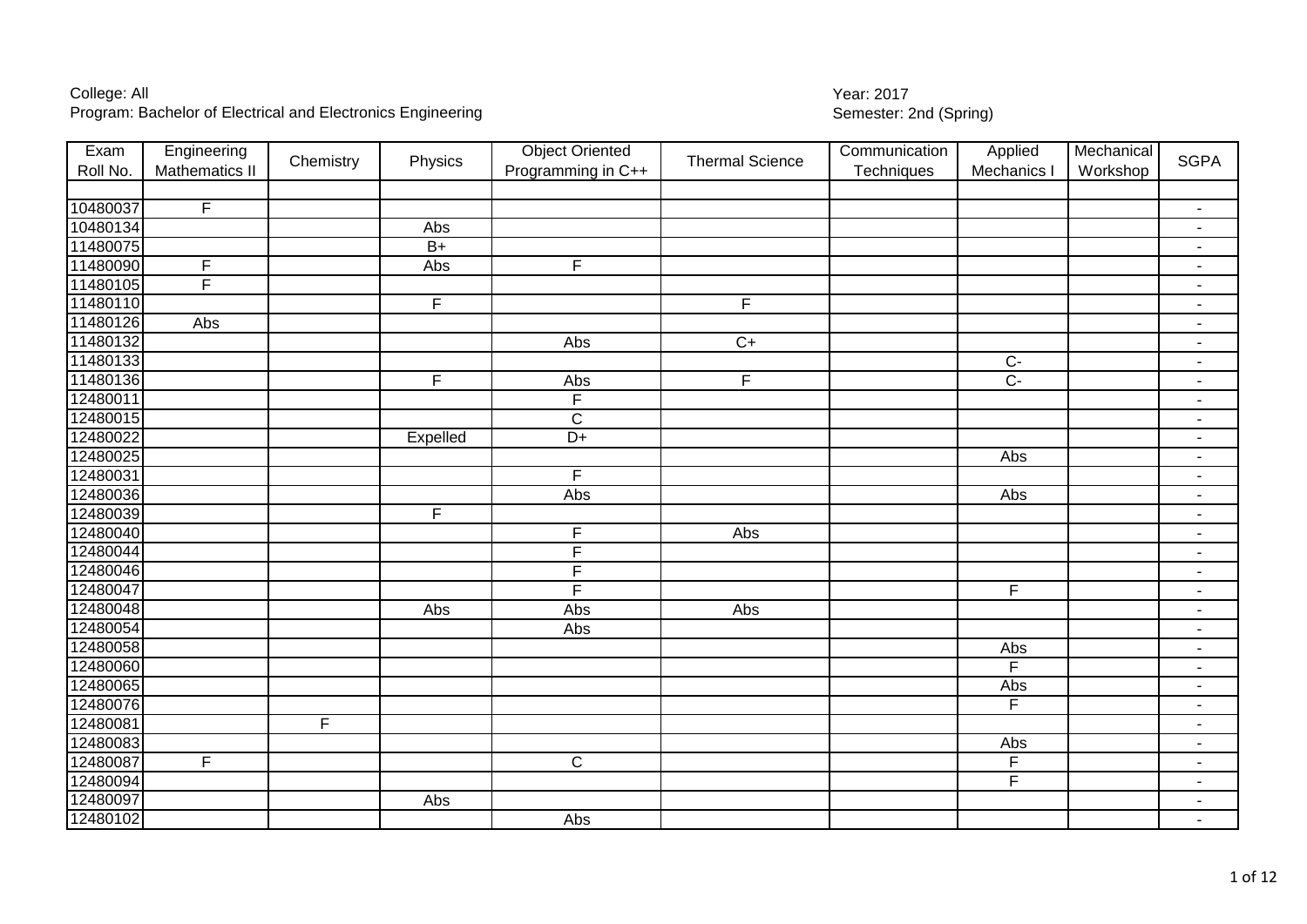| Exam     | Engineering    | Chemistry      | Physics                 | <b>Object Oriented</b>  | <b>Thermal Science</b> | Communication | Applied        | Mechanical | <b>SGPA</b>              |
|----------|----------------|----------------|-------------------------|-------------------------|------------------------|---------------|----------------|------------|--------------------------|
| Roll No. | Mathematics II |                |                         | Programming in C++      |                        | Techniques    | Mechanics I    | Workshop   |                          |
|          |                |                |                         |                         |                        |               |                |            |                          |
| 12480104 |                |                | Abs                     |                         |                        |               |                |            | $\blacksquare$           |
| 12480107 |                |                |                         | $\overline{C+}$         |                        |               | $\overline{F}$ |            | $\blacksquare$           |
| 12480111 |                |                |                         | $B -$                   |                        |               | $\overline{C}$ |            | $\blacksquare$           |
| 12480116 |                |                |                         | $\overline{F}$          | $B -$                  |               | <b>B-</b>      |            | $\blacksquare$           |
| 12480118 |                |                |                         |                         |                        |               | $\overline{C}$ |            | $\blacksquare$           |
| 12480120 |                |                |                         | Abs                     |                        |               |                |            | $\blacksquare$           |
| 12480121 |                |                |                         | $B -$                   |                        |               | $B -$          |            | $\blacksquare$           |
| 12480125 |                |                |                         | $\overline{\mathsf{C}}$ |                        |               |                |            | $\overline{\phantom{a}}$ |
| 12480128 |                |                |                         |                         |                        |               |                | A-         | $\blacksquare$           |
| 12480132 |                |                |                         | $\mathsf{C}$            |                        |               |                |            | $\blacksquare$           |
| 12480142 |                |                |                         | Abs                     |                        |               |                |            | $\blacksquare$           |
| 13110081 | $\overline{F}$ |                |                         | Abs                     | $\overline{Abs}$       |               |                |            | $\overline{\phantom{a}}$ |
| 13110087 |                |                | $B+$                    |                         |                        |               |                |            | $\overline{\phantom{a}}$ |
| 13480001 |                |                |                         |                         |                        |               | Abs            |            | $\blacksquare$           |
| 13480003 |                | Abs            |                         |                         |                        |               | $\overline{F}$ |            | $\blacksquare$           |
| 13480004 | Abs            |                |                         |                         |                        |               |                |            | $\blacksquare$           |
| 13480007 |                |                |                         |                         |                        |               | F              |            | $\blacksquare$           |
| 13480009 |                |                |                         |                         |                        |               |                |            | $\blacksquare$           |
| 13480012 |                | F              |                         |                         |                        |               |                |            | $\overline{\phantom{a}}$ |
| 13480024 | $\overline{F}$ |                |                         | $\overline{F}$          |                        |               |                |            | $\blacksquare$           |
| 13480026 | Abs            |                |                         |                         |                        |               |                |            | $\blacksquare$           |
| 13480030 |                | $\overline{F}$ |                         |                         |                        |               | $\overline{C}$ |            | $\blacksquare$           |
| 13480038 |                |                |                         | F                       |                        |               |                |            | $\blacksquare$           |
| 13480045 |                |                |                         | $B -$                   |                        |               |                |            | $\sim$                   |
| 13480046 |                |                | Abs                     |                         | Abs                    |               |                |            | $\blacksquare$           |
| 13480047 |                |                |                         |                         | Abs                    |               | $\overline{C}$ |            | $\overline{\phantom{a}}$ |
| 13480050 |                |                | $\mathsf C$             |                         |                        |               |                |            | $\overline{\phantom{a}}$ |
| 13480051 |                |                |                         | Abs                     |                        |               | Abs            |            | $\overline{\phantom{a}}$ |
| 13480056 |                |                | $\overline{\mathsf{F}}$ |                         | Abs                    |               | Abs            |            | $\overline{\phantom{a}}$ |
| 13480057 |                |                |                         | F                       |                        |               |                |            | $\overline{\phantom{a}}$ |
| 13480061 |                |                |                         |                         | Abs                    |               |                |            | $\blacksquare$           |
| 13480062 |                |                |                         | $\overline{F}$          | $\overline{C}$         |               |                |            | $\overline{\phantom{a}}$ |
| 13480066 |                |                |                         | Abs                     | Abs                    |               |                |            | $\blacksquare$           |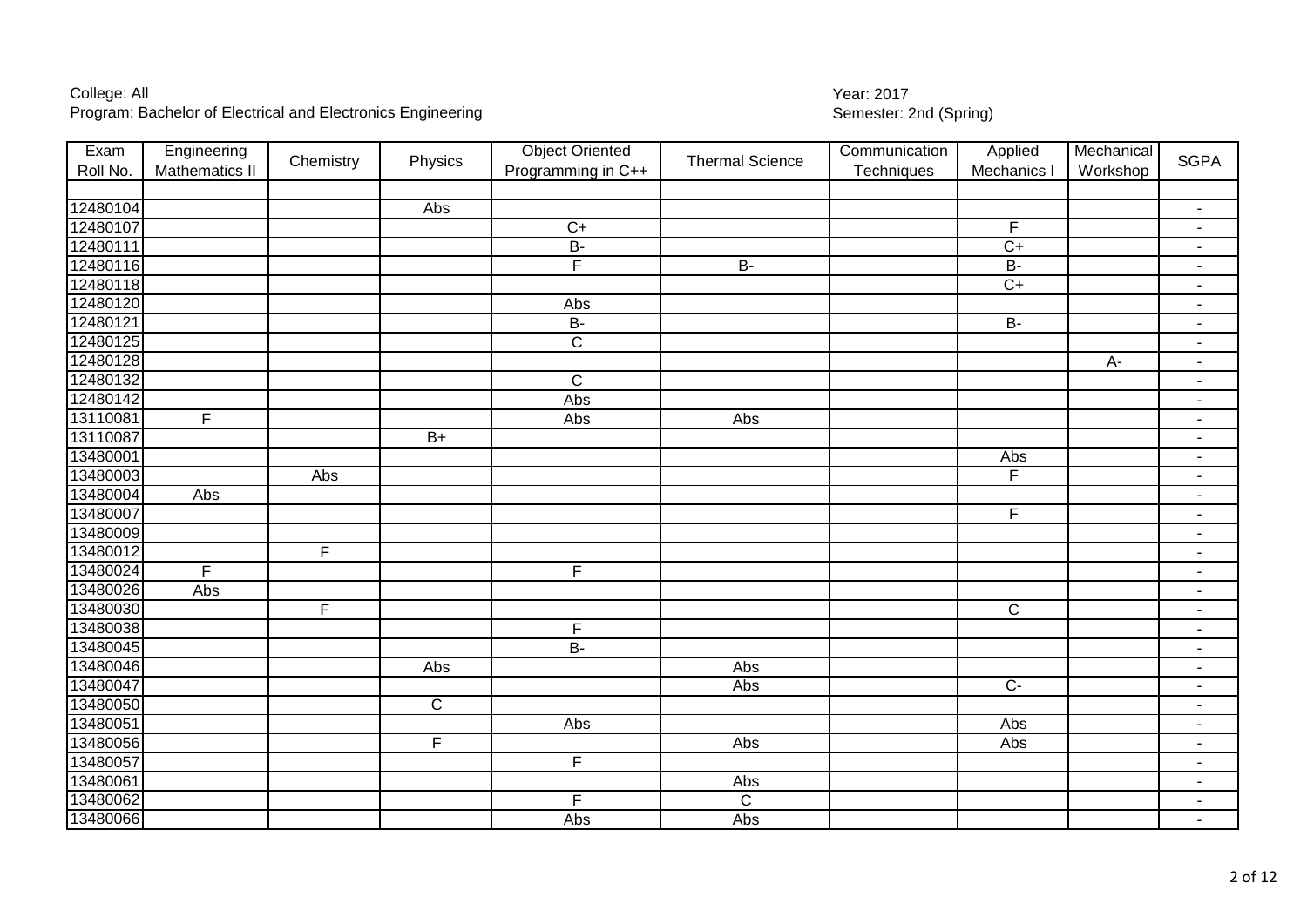| Exam     | Engineering    | Chemistry | Physics                 | <b>Object Oriented</b>  | <b>Thermal Science</b>  | Communication | Applied        | Mechanical | <b>SGPA</b>              |
|----------|----------------|-----------|-------------------------|-------------------------|-------------------------|---------------|----------------|------------|--------------------------|
| Roll No. | Mathematics II |           |                         | Programming in C++      |                         | Techniques    | Mechanics I    | Workshop   |                          |
|          |                |           |                         |                         |                         |               |                |            |                          |
| 13480069 |                |           |                         |                         | $C -$                   |               | F              |            | $\blacksquare$           |
| 13480071 | Abs            |           | Abs                     | Abs                     |                         |               |                |            | $\blacksquare$           |
| 13480083 |                |           |                         | Abs                     | Abs                     |               |                |            | $\blacksquare$           |
| 13480085 |                |           |                         |                         |                         |               | $\mathsf{C}$   |            | $\blacksquare$           |
| 13480089 |                |           | $\overline{F}$          |                         |                         |               |                |            | $\blacksquare$           |
| 13480095 | $\overline{F}$ |           |                         | $\overline{\mathsf{F}}$ | $\overline{\mathsf{F}}$ |               | $\overline{F}$ |            | $\blacksquare$           |
| 13480101 |                |           | Abs                     |                         |                         |               |                |            | $\blacksquare$           |
| 13480107 |                |           | F                       |                         |                         |               |                |            | $\blacksquare$           |
| 13480108 |                |           |                         | $\sf B$                 |                         |               |                |            | $\blacksquare$           |
| 13480113 | F              |           |                         |                         |                         |               |                |            | $\blacksquare$           |
| 13480114 |                |           |                         |                         | Abs                     |               |                |            | $\blacksquare$           |
| 13480115 |                |           |                         |                         |                         |               |                |            | $\overline{\phantom{a}}$ |
| 13480120 |                |           |                         | Abs                     | Expelled                |               |                |            | $\blacksquare$           |
| 13480126 | F              |           |                         |                         | F                       |               |                |            | $\blacksquare$           |
| 13480130 | F              |           | $\mathsf{F}$            |                         | F                       |               |                |            | $\blacksquare$           |
| 14480007 |                | Abs       |                         |                         |                         |               |                |            | $\blacksquare$           |
| 14480009 |                |           |                         |                         |                         |               | $\mathsf F$    |            | $\blacksquare$           |
| 14480016 |                |           |                         |                         |                         |               | F              |            | $\blacksquare$           |
| 14480021 | Abs            |           |                         |                         |                         |               |                |            | $\overline{\phantom{a}}$ |
| 14480028 |                |           |                         | $\mathsf C$             |                         |               |                |            | $\blacksquare$           |
| 14480032 |                | Abs       |                         |                         |                         |               |                |            | $\blacksquare$           |
| 14480043 | Abs            |           |                         |                         |                         |               |                |            | $\blacksquare$           |
| 14480047 |                |           |                         |                         |                         |               | F              |            | $\blacksquare$           |
| 14480051 |                |           | F                       | $C+$                    |                         |               | $\overline{C}$ |            | $\blacksquare$           |
| 14480054 | F              |           |                         |                         |                         |               |                |            | $\overline{\phantom{a}}$ |
| 14480055 |                |           | $\overline{F}$          |                         |                         |               |                |            | $\overline{\phantom{a}}$ |
| 14480056 |                |           | $\overline{C}$          |                         | F.                      |               |                |            | $\overline{\phantom{a}}$ |
| 14480057 |                |           |                         | Abs                     |                         |               | Abs            |            | $\overline{\phantom{a}}$ |
| 14480058 |                |           | $\overline{\mathsf{F}}$ |                         |                         |               |                |            | $\overline{\phantom{a}}$ |
| 14480060 |                |           |                         | F                       |                         |               |                |            | $\overline{\phantom{a}}$ |
| 14480062 | $\overline{F}$ |           |                         |                         |                         |               |                |            | $\blacksquare$           |
| 14480069 |                |           |                         | Abs                     |                         |               | Abs            |            | $\overline{\phantom{a}}$ |
| 14480071 |                |           | $\overline{F}$          | F                       | $\overline{F}$          |               | $\overline{F}$ |            | $\blacksquare$           |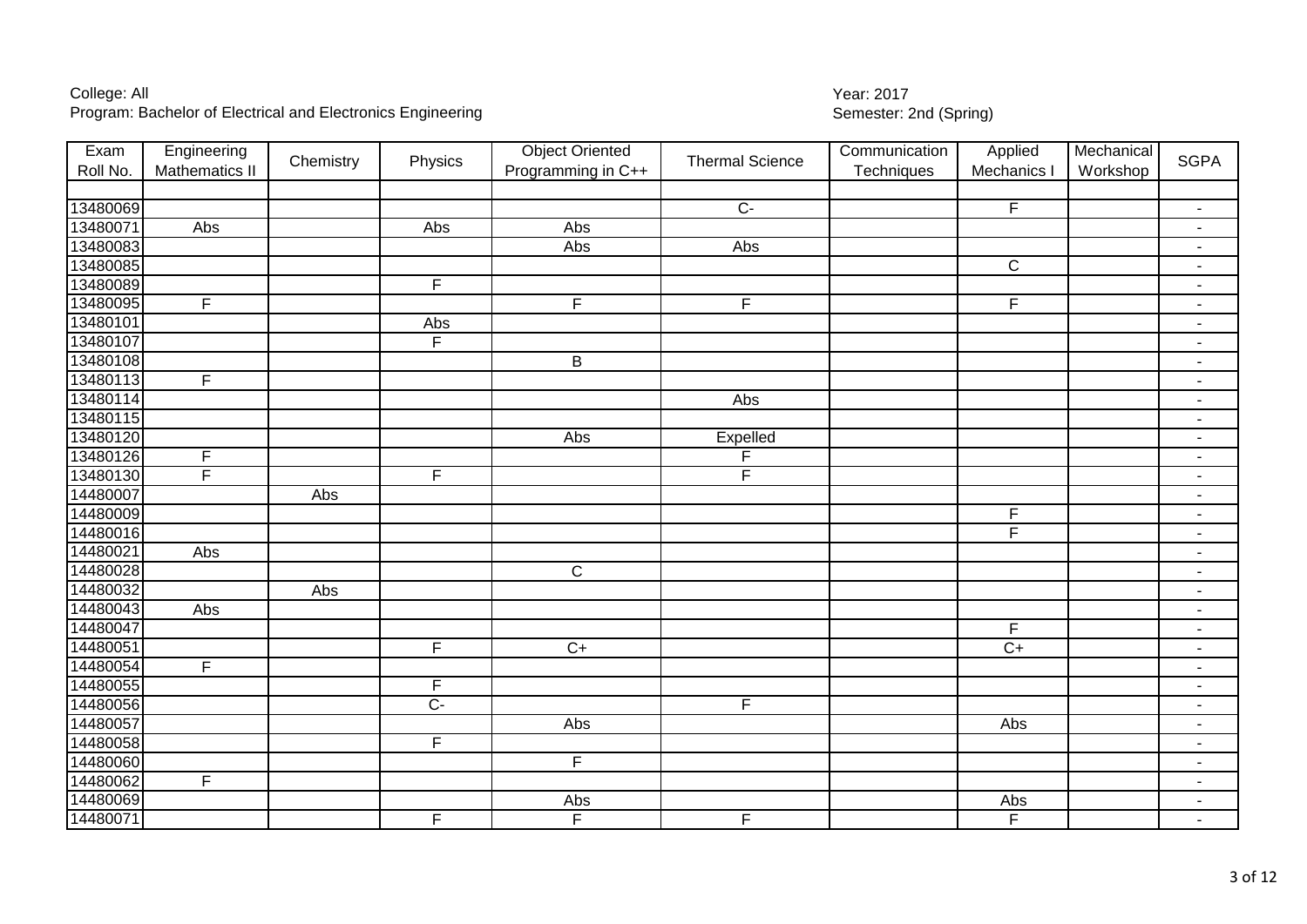| Exam     | Engineering           | Chemistry | Physics         | <b>Object Oriented</b> | <b>Thermal Science</b>  | Communication | Applied        | Mechanical | <b>SGPA</b>              |
|----------|-----------------------|-----------|-----------------|------------------------|-------------------------|---------------|----------------|------------|--------------------------|
| Roll No. | <b>Mathematics II</b> |           |                 | Programming in C++     |                         | Techniques    | Mechanics I    | Workshop   |                          |
|          |                       |           |                 |                        |                         |               |                |            |                          |
| 14480075 |                       |           | F               |                        |                         |               |                |            | $\overline{\phantom{a}}$ |
| 14480076 |                       |           | $B+$            |                        |                         |               |                |            | $\sim$                   |
| 14480077 |                       |           | E               | E                      |                         |               | F              |            | $\blacksquare$           |
| 14480083 | $\mathsf F$           |           |                 |                        |                         |               |                |            | $\blacksquare$           |
| 14480085 | $C -$                 |           |                 | $\overline{F}$         | Abs                     |               | $\mathsf F$    |            | $\blacksquare$           |
| 14480086 |                       |           |                 |                        | $\overline{B}$          |               | F              |            | $\blacksquare$           |
| 14480088 |                       |           | $\overline{F}$  |                        |                         |               |                |            | $\blacksquare$           |
| 14480089 | Abs                   |           | Abs             |                        |                         |               |                |            | $\blacksquare$           |
| 14480092 |                       |           | $\overline{F}$  | $\mathsf F$            | F                       |               | $C -$          |            | $\blacksquare$           |
| 14480094 |                       |           |                 | F                      |                         |               |                |            | $\overline{\phantom{a}}$ |
| 14480097 |                       |           |                 | A-                     |                         |               |                |            | $\blacksquare$           |
| 14480101 | Abs                   |           |                 |                        | Abs                     |               | $\overline{F}$ |            | $\overline{\phantom{a}}$ |
| 14480108 |                       |           |                 | $A -$                  |                         |               |                |            | $\blacksquare$           |
| 14480113 | F                     |           |                 |                        |                         |               |                |            | $\blacksquare$           |
| 14480119 |                       |           |                 | Abs                    |                         |               |                |            | $\blacksquare$           |
| 14480123 | $\mathsf{F}$          |           |                 |                        |                         |               |                |            | $\sim$                   |
| 14480132 |                       |           | <b>B-</b>       |                        |                         |               |                |            | $\blacksquare$           |
| 14480134 |                       |           |                 |                        | F                       |               | $\overline{F}$ |            | $\blacksquare$           |
| 14480135 |                       |           |                 |                        | $\overline{C+}$         |               | A              |            | $\overline{\phantom{a}}$ |
| 14480138 |                       |           |                 | $B+$                   |                         |               |                |            | $\blacksquare$           |
| 14480143 | F                     |           |                 |                        |                         |               |                |            | $\blacksquare$           |
| 14480145 |                       |           |                 |                        | $\overline{\mathsf{F}}$ |               |                |            | $\blacksquare$           |
| 14480147 |                       |           | $\overline{D+}$ |                        |                         |               | F              |            | $\overline{\phantom{a}}$ |
| 14480148 |                       |           | F               |                        | F                       |               | Abs            |            | $\blacksquare$           |
| 14480151 |                       |           |                 |                        | F.                      |               |                |            | $\blacksquare$           |
| 14480152 |                       |           |                 |                        |                         |               | F              |            | $\blacksquare$           |
| 15480013 |                       |           |                 | Abs                    |                         |               |                |            | $\sim$                   |
| 15480020 |                       |           |                 | Abs                    |                         |               |                |            | $\blacksquare$           |
| 15480032 |                       |           |                 |                        |                         |               | F              |            | $\sim$                   |

 F - Abs - Abs - Abs -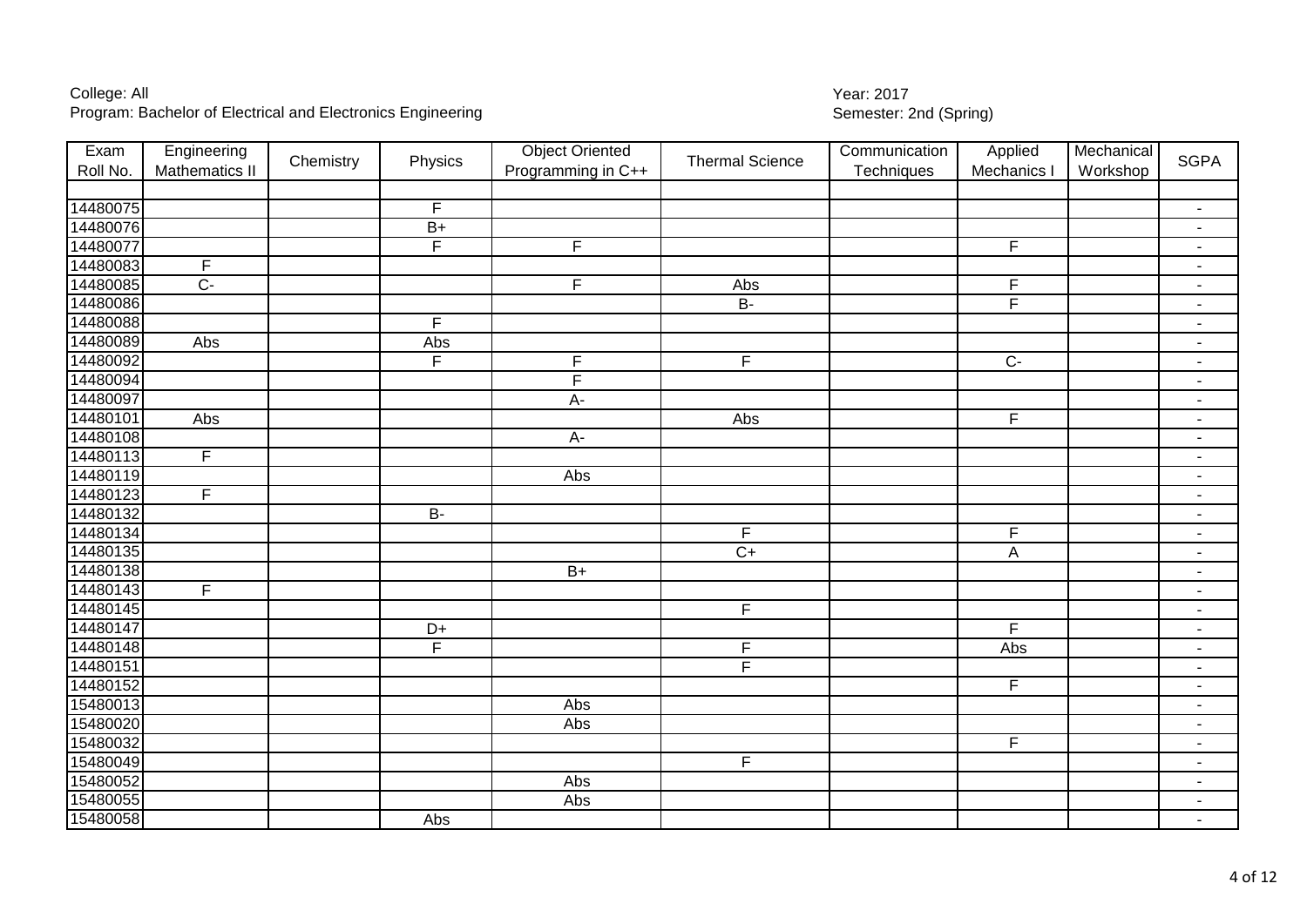| 15480063<br>Abs<br>Abs<br>$\blacksquare$<br>15480064<br>Abs<br>$\blacksquare$<br>15480065<br>F<br>$\blacksquare$<br>$\overline{F}$<br>15480068<br>$\blacksquare$<br>15480074<br>$\overline{F}$<br>$\blacksquare$<br>F<br>15480075<br>$\blacksquare$<br>15480076<br>F<br>$\blacksquare$<br>15480081<br>B<br>$\blacksquare$<br>$\overline{\mathsf{F}}$<br>15480083<br>$\blacksquare$<br>15480098<br>$C+$<br>$\blacksquare$<br>15480105<br>Abs<br>$\blacksquare$<br>15480109<br>$\overline{F}$<br>$\blacksquare$<br>15480112<br>$\overline{F}$<br>$\blacksquare$<br>15480115<br>$\overline{B}$<br>$\blacksquare$<br>15480119<br>F<br>$\blacksquare$<br>15480120<br>F<br>$\blacksquare$<br>F<br>15480121<br>$\blacksquare$<br>15480122<br>$\overline{\mathsf{F}}$<br>$\overline{\phantom{a}}$<br>F<br>15480124<br>$\blacksquare$<br>15480136<br>F<br>$\blacksquare$<br>15480142<br>Abs<br>$\overline{\phantom{a}}$<br>15480148<br>Abs<br>$\blacksquare$<br>16070083<br>$\blacksquare$<br>16480001<br>$\overline{F}$<br>$\blacksquare$<br>16480004<br>F<br>$\overline{\phantom{a}}$<br>16480007<br>$\overline{F}$<br>$\overline{\phantom{a}}$<br>16480008<br>$C-$<br>$\blacksquare$<br>16480011<br>Abs<br>$\overline{\phantom{a}}$<br>16480015<br>Abs<br>$\blacksquare$<br>16480016<br>F<br>$\blacksquare$<br>16480018<br>F<br>$\blacksquare$<br>16480019<br>Abs<br>Abs<br>$\blacksquare$ | Exam     | Engineering    | Chemistry | Physics | <b>Object Oriented</b> | <b>Thermal Science</b> | Communication | Applied     | Mechanical | <b>SGPA</b> |
|--------------------------------------------------------------------------------------------------------------------------------------------------------------------------------------------------------------------------------------------------------------------------------------------------------------------------------------------------------------------------------------------------------------------------------------------------------------------------------------------------------------------------------------------------------------------------------------------------------------------------------------------------------------------------------------------------------------------------------------------------------------------------------------------------------------------------------------------------------------------------------------------------------------------------------------------------------------------------------------------------------------------------------------------------------------------------------------------------------------------------------------------------------------------------------------------------------------------------------------------------------------------------------------------------------------------------------------------------------------------------------------|----------|----------------|-----------|---------|------------------------|------------------------|---------------|-------------|------------|-------------|
|                                                                                                                                                                                                                                                                                                                                                                                                                                                                                                                                                                                                                                                                                                                                                                                                                                                                                                                                                                                                                                                                                                                                                                                                                                                                                                                                                                                      | Roll No. | Mathematics II |           |         | Programming in C++     |                        | Techniques    | Mechanics I | Workshop   |             |
|                                                                                                                                                                                                                                                                                                                                                                                                                                                                                                                                                                                                                                                                                                                                                                                                                                                                                                                                                                                                                                                                                                                                                                                                                                                                                                                                                                                      |          |                |           |         |                        |                        |               |             |            |             |
|                                                                                                                                                                                                                                                                                                                                                                                                                                                                                                                                                                                                                                                                                                                                                                                                                                                                                                                                                                                                                                                                                                                                                                                                                                                                                                                                                                                      |          |                |           |         |                        |                        |               |             |            |             |
|                                                                                                                                                                                                                                                                                                                                                                                                                                                                                                                                                                                                                                                                                                                                                                                                                                                                                                                                                                                                                                                                                                                                                                                                                                                                                                                                                                                      |          |                |           |         |                        |                        |               |             |            |             |
|                                                                                                                                                                                                                                                                                                                                                                                                                                                                                                                                                                                                                                                                                                                                                                                                                                                                                                                                                                                                                                                                                                                                                                                                                                                                                                                                                                                      |          |                |           |         |                        |                        |               |             |            |             |
|                                                                                                                                                                                                                                                                                                                                                                                                                                                                                                                                                                                                                                                                                                                                                                                                                                                                                                                                                                                                                                                                                                                                                                                                                                                                                                                                                                                      |          |                |           |         |                        |                        |               |             |            |             |
|                                                                                                                                                                                                                                                                                                                                                                                                                                                                                                                                                                                                                                                                                                                                                                                                                                                                                                                                                                                                                                                                                                                                                                                                                                                                                                                                                                                      |          |                |           |         |                        |                        |               |             |            |             |
|                                                                                                                                                                                                                                                                                                                                                                                                                                                                                                                                                                                                                                                                                                                                                                                                                                                                                                                                                                                                                                                                                                                                                                                                                                                                                                                                                                                      |          |                |           |         |                        |                        |               |             |            |             |
|                                                                                                                                                                                                                                                                                                                                                                                                                                                                                                                                                                                                                                                                                                                                                                                                                                                                                                                                                                                                                                                                                                                                                                                                                                                                                                                                                                                      |          |                |           |         |                        |                        |               |             |            |             |
|                                                                                                                                                                                                                                                                                                                                                                                                                                                                                                                                                                                                                                                                                                                                                                                                                                                                                                                                                                                                                                                                                                                                                                                                                                                                                                                                                                                      |          |                |           |         |                        |                        |               |             |            |             |
|                                                                                                                                                                                                                                                                                                                                                                                                                                                                                                                                                                                                                                                                                                                                                                                                                                                                                                                                                                                                                                                                                                                                                                                                                                                                                                                                                                                      |          |                |           |         |                        |                        |               |             |            |             |
|                                                                                                                                                                                                                                                                                                                                                                                                                                                                                                                                                                                                                                                                                                                                                                                                                                                                                                                                                                                                                                                                                                                                                                                                                                                                                                                                                                                      |          |                |           |         |                        |                        |               |             |            |             |
|                                                                                                                                                                                                                                                                                                                                                                                                                                                                                                                                                                                                                                                                                                                                                                                                                                                                                                                                                                                                                                                                                                                                                                                                                                                                                                                                                                                      |          |                |           |         |                        |                        |               |             |            |             |
|                                                                                                                                                                                                                                                                                                                                                                                                                                                                                                                                                                                                                                                                                                                                                                                                                                                                                                                                                                                                                                                                                                                                                                                                                                                                                                                                                                                      |          |                |           |         |                        |                        |               |             |            |             |
|                                                                                                                                                                                                                                                                                                                                                                                                                                                                                                                                                                                                                                                                                                                                                                                                                                                                                                                                                                                                                                                                                                                                                                                                                                                                                                                                                                                      |          |                |           |         |                        |                        |               |             |            |             |
|                                                                                                                                                                                                                                                                                                                                                                                                                                                                                                                                                                                                                                                                                                                                                                                                                                                                                                                                                                                                                                                                                                                                                                                                                                                                                                                                                                                      |          |                |           |         |                        |                        |               |             |            |             |
|                                                                                                                                                                                                                                                                                                                                                                                                                                                                                                                                                                                                                                                                                                                                                                                                                                                                                                                                                                                                                                                                                                                                                                                                                                                                                                                                                                                      |          |                |           |         |                        |                        |               |             |            |             |
|                                                                                                                                                                                                                                                                                                                                                                                                                                                                                                                                                                                                                                                                                                                                                                                                                                                                                                                                                                                                                                                                                                                                                                                                                                                                                                                                                                                      |          |                |           |         |                        |                        |               |             |            |             |
|                                                                                                                                                                                                                                                                                                                                                                                                                                                                                                                                                                                                                                                                                                                                                                                                                                                                                                                                                                                                                                                                                                                                                                                                                                                                                                                                                                                      |          |                |           |         |                        |                        |               |             |            |             |
|                                                                                                                                                                                                                                                                                                                                                                                                                                                                                                                                                                                                                                                                                                                                                                                                                                                                                                                                                                                                                                                                                                                                                                                                                                                                                                                                                                                      |          |                |           |         |                        |                        |               |             |            |             |
|                                                                                                                                                                                                                                                                                                                                                                                                                                                                                                                                                                                                                                                                                                                                                                                                                                                                                                                                                                                                                                                                                                                                                                                                                                                                                                                                                                                      |          |                |           |         |                        |                        |               |             |            |             |
|                                                                                                                                                                                                                                                                                                                                                                                                                                                                                                                                                                                                                                                                                                                                                                                                                                                                                                                                                                                                                                                                                                                                                                                                                                                                                                                                                                                      |          |                |           |         |                        |                        |               |             |            |             |
|                                                                                                                                                                                                                                                                                                                                                                                                                                                                                                                                                                                                                                                                                                                                                                                                                                                                                                                                                                                                                                                                                                                                                                                                                                                                                                                                                                                      |          |                |           |         |                        |                        |               |             |            |             |
|                                                                                                                                                                                                                                                                                                                                                                                                                                                                                                                                                                                                                                                                                                                                                                                                                                                                                                                                                                                                                                                                                                                                                                                                                                                                                                                                                                                      |          |                |           |         |                        |                        |               |             |            |             |
|                                                                                                                                                                                                                                                                                                                                                                                                                                                                                                                                                                                                                                                                                                                                                                                                                                                                                                                                                                                                                                                                                                                                                                                                                                                                                                                                                                                      |          |                |           |         |                        |                        |               |             |            |             |
|                                                                                                                                                                                                                                                                                                                                                                                                                                                                                                                                                                                                                                                                                                                                                                                                                                                                                                                                                                                                                                                                                                                                                                                                                                                                                                                                                                                      |          |                |           |         |                        |                        |               |             |            |             |
|                                                                                                                                                                                                                                                                                                                                                                                                                                                                                                                                                                                                                                                                                                                                                                                                                                                                                                                                                                                                                                                                                                                                                                                                                                                                                                                                                                                      |          |                |           |         |                        |                        |               |             |            |             |
|                                                                                                                                                                                                                                                                                                                                                                                                                                                                                                                                                                                                                                                                                                                                                                                                                                                                                                                                                                                                                                                                                                                                                                                                                                                                                                                                                                                      |          |                |           |         |                        |                        |               |             |            |             |
|                                                                                                                                                                                                                                                                                                                                                                                                                                                                                                                                                                                                                                                                                                                                                                                                                                                                                                                                                                                                                                                                                                                                                                                                                                                                                                                                                                                      |          |                |           |         |                        |                        |               |             |            |             |
|                                                                                                                                                                                                                                                                                                                                                                                                                                                                                                                                                                                                                                                                                                                                                                                                                                                                                                                                                                                                                                                                                                                                                                                                                                                                                                                                                                                      |          |                |           |         |                        |                        |               |             |            |             |
|                                                                                                                                                                                                                                                                                                                                                                                                                                                                                                                                                                                                                                                                                                                                                                                                                                                                                                                                                                                                                                                                                                                                                                                                                                                                                                                                                                                      |          |                |           |         |                        |                        |               |             |            |             |
|                                                                                                                                                                                                                                                                                                                                                                                                                                                                                                                                                                                                                                                                                                                                                                                                                                                                                                                                                                                                                                                                                                                                                                                                                                                                                                                                                                                      |          |                |           |         |                        |                        |               |             |            |             |
| $\blacksquare$                                                                                                                                                                                                                                                                                                                                                                                                                                                                                                                                                                                                                                                                                                                                                                                                                                                                                                                                                                                                                                                                                                                                                                                                                                                                                                                                                                       | 16480025 | F              |           |         |                        |                        |               |             |            |             |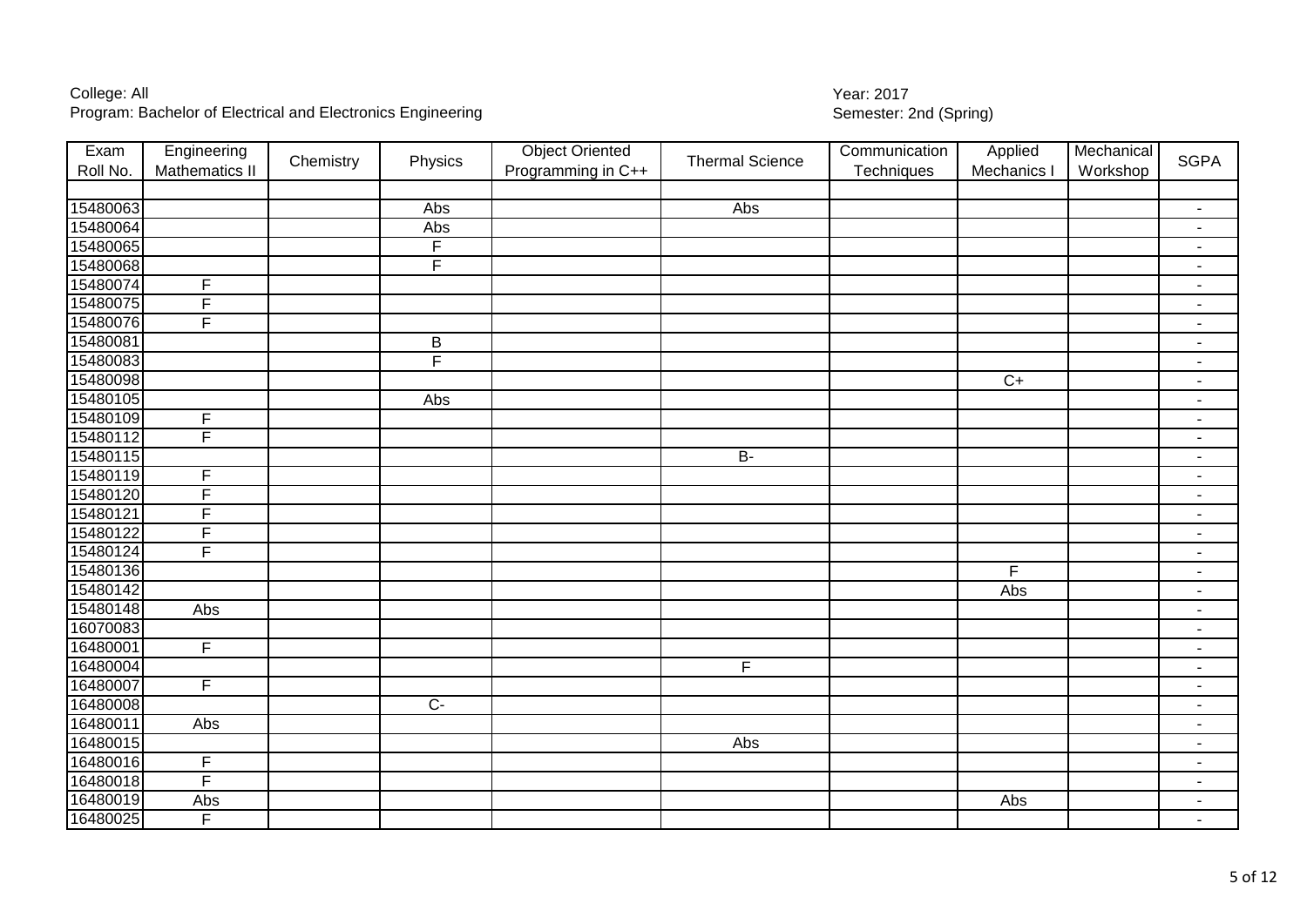| Exam     | Engineering             | Chemistry | Physics | <b>Object Oriented</b> | <b>Thermal Science</b> | Communication | Applied     | Mechanical | <b>SGPA</b>              |
|----------|-------------------------|-----------|---------|------------------------|------------------------|---------------|-------------|------------|--------------------------|
| Roll No. | <b>Mathematics II</b>   |           |         | Programming in C++     |                        | Techniques    | Mechanics I | Workshop   |                          |
|          |                         |           |         |                        |                        |               |             |            |                          |
| 16480026 | $\overline{F}$          |           |         |                        |                        |               |             |            | $\sim$                   |
| 16480028 |                         |           |         |                        | F                      |               |             |            | $\blacksquare$           |
| 16480029 |                         |           |         |                        | $\overline{C}$         |               |             |            | $\blacksquare$           |
| 16480031 | $\overline{F}$          |           |         |                        |                        |               |             |            | $\overline{\phantom{a}}$ |
| 16480033 |                         |           |         | Abs                    | $\mathsf B\text{-}$    |               |             |            | $\blacksquare$           |
| 16480038 | $\overline{F}$          |           |         |                        |                        |               |             |            | $\blacksquare$           |
| 16480043 |                         |           |         | $\overline{F}$         | F                      |               | Abs         |            | $\blacksquare$           |
| 16480046 | Abs                     |           |         |                        |                        |               |             |            | $\overline{\phantom{a}}$ |
| 16480047 | F                       |           |         |                        |                        |               |             |            | $\overline{\phantom{a}}$ |
| 16480048 | F                       |           |         |                        |                        |               |             |            | $\blacksquare$           |
| 16480050 | $\overline{C}$          |           |         |                        |                        |               |             |            | $\blacksquare$           |
| 16480052 |                         |           |         |                        | Abs                    |               | Abs         |            | $\blacksquare$           |
| 16480053 |                         |           |         |                        | Abs                    |               |             |            | $\blacksquare$           |
| 16480054 | F                       |           |         |                        |                        |               |             |            | $\blacksquare$           |
| 16480056 | $C -$                   |           |         |                        |                        |               |             |            | $\blacksquare$           |
| 16480057 | $\overline{F}$          |           |         |                        |                        |               |             |            | $\sim$                   |
| 16480060 | F                       |           |         |                        | Abs                    |               |             |            | $\blacksquare$           |
| 16480061 | F                       |           |         |                        |                        |               |             |            | $\blacksquare$           |
| 16480062 | F                       |           |         |                        | $\overline{F}$         |               |             |            | $\blacksquare$           |
| 16480066 | Abs                     |           |         |                        |                        |               |             |            | $\overline{\phantom{a}}$ |
| 16480071 | Abs                     |           |         |                        |                        |               |             |            | $\blacksquare$           |
| 16480072 | Abs                     |           |         |                        |                        |               |             |            | $\blacksquare$           |
| 16480077 | Abs                     |           |         |                        |                        |               |             |            | $\blacksquare$           |
| 16480078 |                         |           |         |                        |                        |               | Abs         |            | $\blacksquare$           |
| 16480081 | Abs                     |           |         |                        |                        |               |             |            | $\overline{\phantom{a}}$ |
| 16480082 | F                       |           |         |                        |                        |               |             |            | $\blacksquare$           |
| 16480084 |                         |           |         | $\mathsf F$            |                        |               |             |            | $\blacksquare$           |
| 16480087 | F                       | Abs       |         |                        |                        |               |             | $\sf B$    | $\blacksquare$           |
| 16480089 | $\overline{\mathsf{F}}$ |           |         |                        |                        |               |             |            | $\blacksquare$           |
| 16480092 | $\mathsf C$             |           |         |                        |                        |               |             |            | $\blacksquare$           |
| 16480094 | $\overline{C+}$         |           |         |                        |                        |               |             |            | $\sim$                   |
| 16480095 |                         |           |         |                        | F                      |               |             |            | $\sim$                   |
|          |                         |           |         |                        |                        |               |             |            |                          |

A -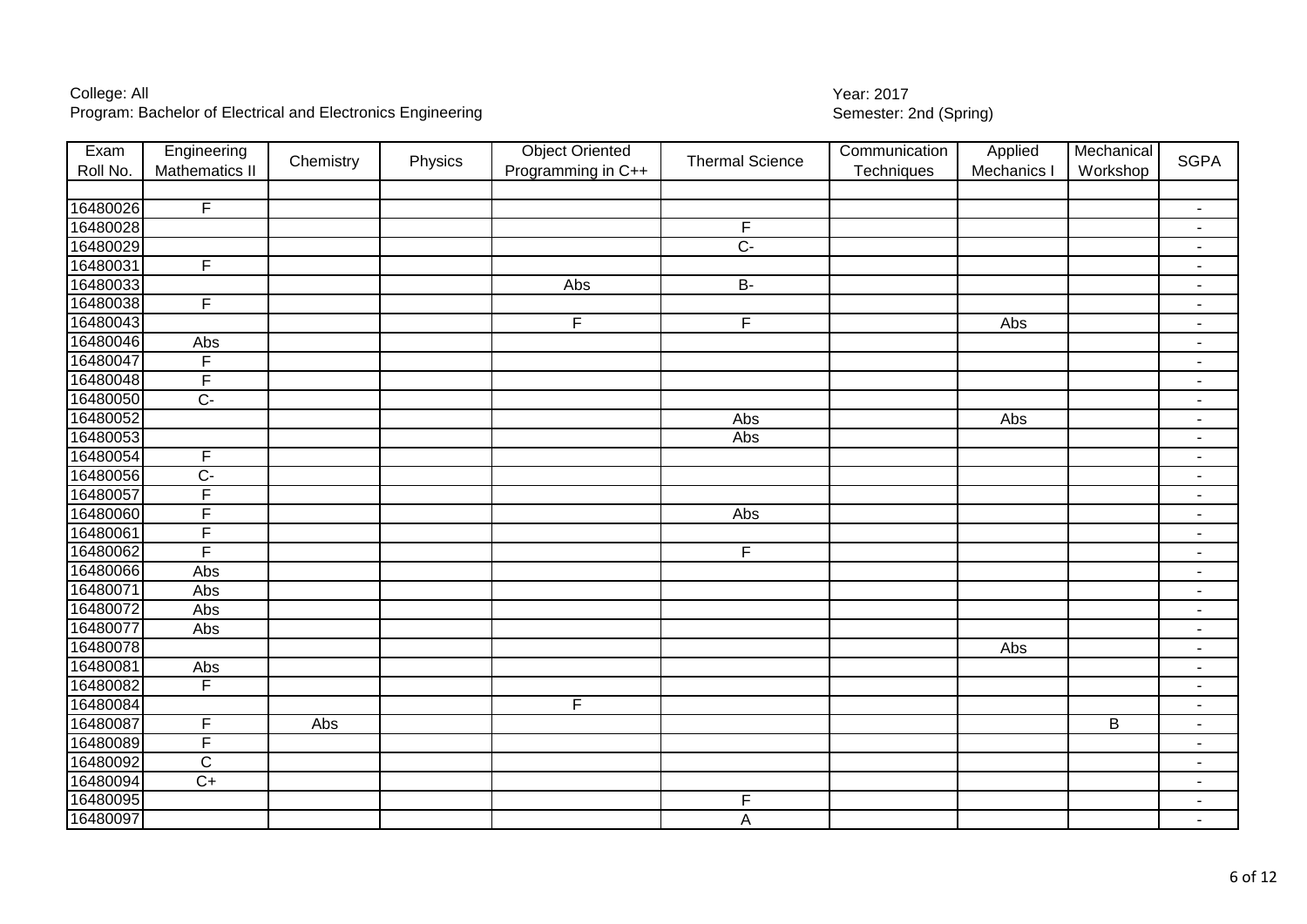| Exam     | Engineering             | Chemistry | Physics        | <b>Object Oriented</b> | <b>Thermal Science</b>  | Communication | Applied                 | Mechanical | <b>SGPA</b>              |
|----------|-------------------------|-----------|----------------|------------------------|-------------------------|---------------|-------------------------|------------|--------------------------|
| Roll No. | <b>Mathematics II</b>   |           |                | Programming in C++     |                         | Techniques    | Mechanics               | Workshop   |                          |
|          |                         |           |                |                        |                         |               |                         |            |                          |
| 16480098 | $\overline{F}$          |           |                |                        | F                       |               |                         |            | $\sim$                   |
| 16480099 |                         |           |                |                        | F                       |               |                         |            |                          |
| 16480101 |                         |           |                |                        | F                       |               | F                       |            | $\blacksquare$           |
| 16480102 | $\overline{F}$          |           | B              |                        | F                       |               |                         |            |                          |
| 16480103 | $\overline{F}$          |           |                |                        |                         |               |                         |            | $\blacksquare$           |
| 16480104 |                         |           |                |                        | F                       |               |                         |            | $\sim$                   |
| 16480107 | $\overline{\mathsf{C}}$ |           |                |                        | F                       |               |                         |            | $\sim$                   |
| 16480108 |                         |           |                |                        | A                       |               | $\overline{\mathsf{F}}$ |            | $\sim$                   |
| 16480109 |                         |           |                |                        | $\overline{B}$          |               |                         |            | $\blacksquare$           |
| 16480110 | $\mathsf F$             |           |                |                        | $\overline{C}$          |               |                         |            | $\overline{\phantom{a}}$ |
| 16480112 |                         |           |                |                        | $B -$                   |               |                         |            | $\overline{\phantom{a}}$ |
| 16480114 | $\overline{F}$          |           |                |                        | Abs                     |               |                         |            | $\blacksquare$           |
| 16480116 | $\overline{F}$          |           |                |                        |                         |               |                         |            | $\sim$                   |
| 16480117 | $\overline{F}$          |           |                |                        | $\overline{F}$          |               |                         |            | $\blacksquare$           |
| 16480120 |                         |           |                |                        | Abs                     |               |                         |            | $\blacksquare$           |
| 16480122 | $\overline{F}$          |           |                |                        | F                       |               |                         |            | $\blacksquare$           |
| 16480124 |                         |           |                |                        | $B -$                   |               | $B+$                    |            | $\blacksquare$           |
| 16480125 |                         |           |                |                        | F                       |               | F                       |            | $\blacksquare$           |
| 16480126 | $\overline{F}$          |           |                |                        |                         |               |                         |            | $\sim$                   |
| 16480127 | $\overline{F}$          |           |                |                        | $\overline{F}$          |               |                         |            | $\blacksquare$           |
| 16480128 |                         |           |                |                        | $\overline{\mathsf{F}}$ |               |                         |            | $\blacksquare$           |
| 16480129 |                         |           |                |                        |                         |               | $\overline{\mathsf{F}}$ |            | $\blacksquare$           |
| 16480132 |                         |           |                |                        | $\overline{\mathsf{B}}$ |               |                         |            | $\blacksquare$           |
| 16480133 | $\overline{F}$          |           |                | $\overline{C}$         |                         |               |                         |            | $\blacksquare$           |
| 16480134 |                         |           |                |                        | $\overline{\mathsf{F}}$ |               |                         |            | $\blacksquare$           |
| 16480135 |                         |           |                |                        |                         |               | B                       |            | $\blacksquare$           |
| 16480136 | $\overline{F}$          |           |                |                        |                         |               |                         |            | $\blacksquare$           |
| 16480138 |                         |           |                |                        | $B -$                   |               | $\overline{C}$          |            | $\overline{\phantom{a}}$ |
| 16480139 |                         |           |                |                        | F                       |               | $B+$                    |            | $\blacksquare$           |
| 16480141 |                         |           |                | $\overline{C+}$        | Abs                     |               | $B -$                   |            | $\blacksquare$           |
| 16521029 |                         |           |                |                        |                         |               |                         |            | $\blacksquare$           |
| 17480001 | $\mathsf F$             |           | F              | F                      | F                       |               | F                       | $A -$      | $\blacksquare$           |
| 17480002 | $\overline{F}$          |           | $\overline{F}$ | F                      | F                       |               | $\overline{F}$          | $A -$      |                          |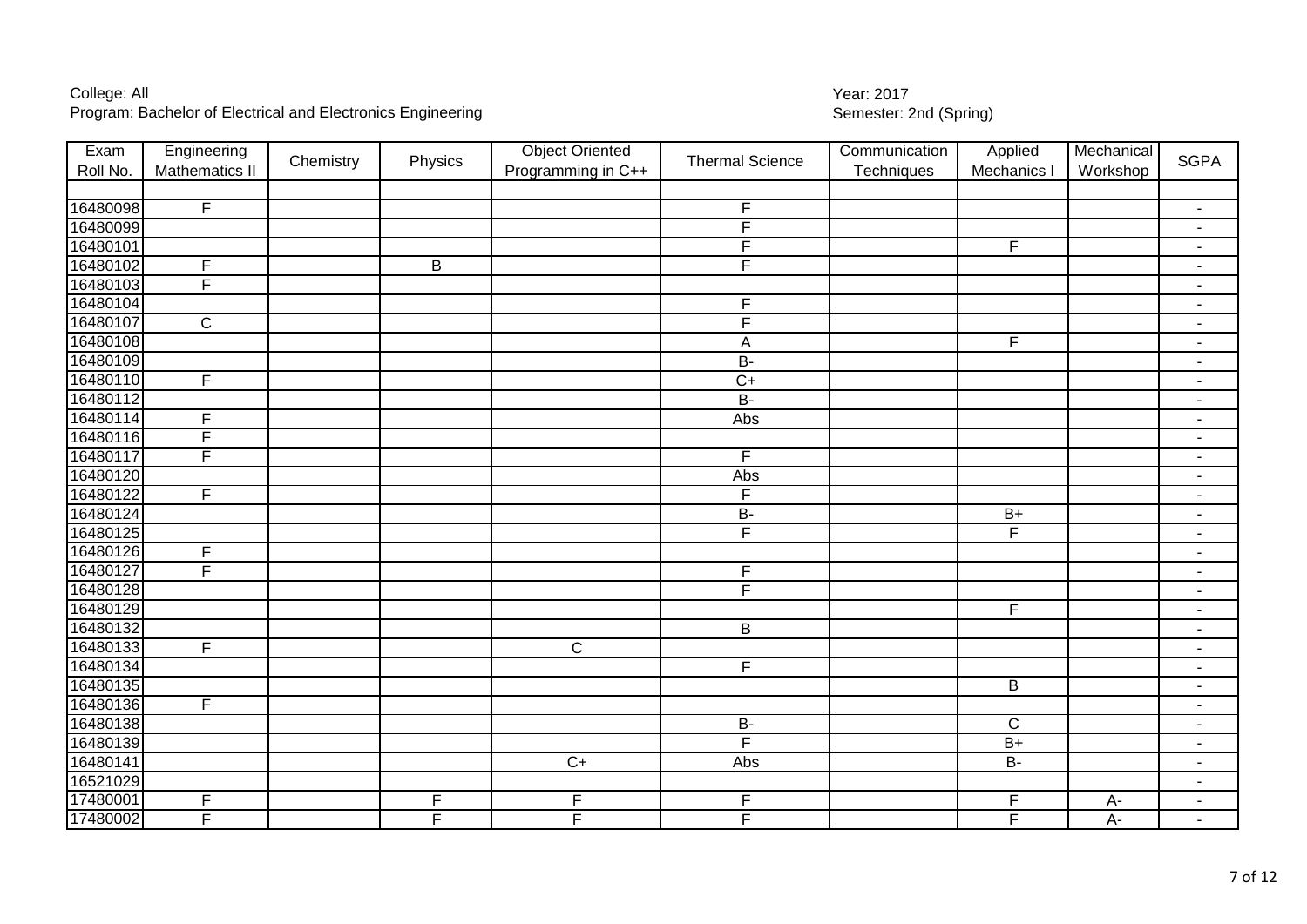| Exam     | Engineering             | Chemistry | Physics               | <b>Object Oriented</b>  | <b>Thermal Science</b> | Communication | Applied                 | Mechanical      | <b>SGPA</b>              |
|----------|-------------------------|-----------|-----------------------|-------------------------|------------------------|---------------|-------------------------|-----------------|--------------------------|
| Roll No. | Mathematics II          |           |                       | Programming in C++      |                        | Techniques    | Mechanics               | Workshop        |                          |
|          |                         |           |                       |                         |                        |               |                         |                 |                          |
| 17480003 | $C+$                    |           | C                     | $C+$                    | B                      |               | $\mathsf{C}$            | $A -$           | 2.34                     |
| 17480004 | F                       |           | F                     | Abs                     | F                      |               | F                       | A-              |                          |
| 17480005 | $\overline{\mathsf{F}}$ |           | Abs                   | Abs                     | F                      |               | F                       | $B+$            |                          |
| 17480006 | $\overline{\mathsf{F}}$ |           | F                     | $\overline{F}$          | F                      |               | $\overline{F}$          | $A -$           |                          |
| 17480007 | A                       |           | A                     | $B+$                    | <b>B-</b>              |               | $\overline{A}$          | A               | 3.71                     |
| 17480008 | $C+$                    |           | $\overline{B+}$       | $\overline{C+}$         | A                      |               | $B -$                   | A               | 2.94                     |
| 17480009 | F                       |           | Abs                   | Abs                     | F                      |               | Abs                     | $B+$            |                          |
| 17480010 | $\mathsf{C}$            |           | Abs                   | Abs                     | F                      |               | F                       | $B+$            |                          |
| 17480011 | <b>B-</b>               |           | $A -$                 | $\overline{C}$          | <b>B-</b>              |               | $\overline{B}$          | A               | 3.01                     |
| 17480012 | $B -$                   |           | $B+$                  | $\overline{\mathsf{F}}$ | F                      |               | $B -$                   | $A -$           |                          |
| 17480013 | F                       |           | F                     | $\overline{C}$          | F                      |               | $\overline{\mathsf{F}}$ | $A -$           | $\overline{\phantom{a}}$ |
| 17480014 | F                       |           | F                     | F                       | F                      |               | $\overline{B}$          | $A -$           | $\blacksquare$           |
| 17480015 | F                       |           | F                     | F                       | F                      |               | F                       | A-              | $\blacksquare$           |
| 17480016 | F                       |           | F                     | F                       | F                      |               | F                       | A               | $\blacksquare$           |
| 17480017 | F                       |           | Abs                   | Abs                     | F                      |               | $\overline{\mathsf{F}}$ | A               | $\blacksquare$           |
| 17480018 | $\overline{C}$          |           | F                     | F                       | F                      |               | $\overline{\mathsf{F}}$ | A               | $\blacksquare$           |
| 17480019 | <b>NQ</b>               |           | <b>NQ</b>             | <b>NQ</b>               | <b>NQ</b>              |               | <b>NQ</b>               | <b>NQ</b>       |                          |
| 17480020 | $\overline{C}$          |           | $\overline{C+}$       | F                       | F                      |               | F                       | A               | $\blacksquare$           |
| 17480021 | $C+$                    |           | $\overline{C}$        | $\overline{C}$          | $\overline{C+}$        |               | F                       | $A -$           |                          |
| 17480022 | $B+$                    |           | B                     | $B+$                    | $\overline{C+}$        |               | $\overline{C}$          | $A -$           | 2.94                     |
| 17480023 | $\overline{F}$          |           | Abs                   | Abs                     | Abs                    |               | F                       | $B+$            |                          |
| 17480024 | F                       |           | F                     | $\overline{C+}$         | F                      |               | F                       | $A-$            |                          |
| 17480025 | A                       |           | $B+$                  | $C+$                    | $\overline{B}$         |               | $\overline{B}$          | $A -$           | 3.08                     |
| 17480026 | F                       |           | F                     | F                       | Abs                    |               | F                       | Incomplete      |                          |
| 17480027 | F                       |           | F                     | F                       | F                      |               | F                       | A-              | $\blacksquare$           |
| 17480028 | F                       |           | F                     | $\overline{F}$          | F                      |               | $\overline{F}$          | $A -$           | $\blacksquare$           |
| 17480029 | $\overline{F}$          |           | F                     | F                       | F                      |               | $\overline{\mathsf{F}}$ | A               | $\blacksquare$           |
| 17480030 | Abs                     |           | Abs                   | Abs                     | Abs                    |               | Abs                     | $B+$            | $\blacksquare$           |
| 17480031 | F                       |           | F                     | Abs                     | F                      |               | F                       | $\overline{B+}$ | $\blacksquare$           |
| 17480032 | E                       |           | F                     | F                       | F                      |               | F                       | $A -$           | $\blacksquare$           |
| 17480033 | F                       |           | $\overline{\text{c}}$ | $\overline{C+}$         | F                      |               | F                       | $A -$           | $\blacksquare$           |
| 17480034 | $\overline{F}$          |           | Abs                   | Abs                     | Abs                    |               | Abs                     | $A -$           | $\blacksquare$           |
| 17480035 | E                       |           | F                     | F.                      | F                      |               | F                       | $A -$           |                          |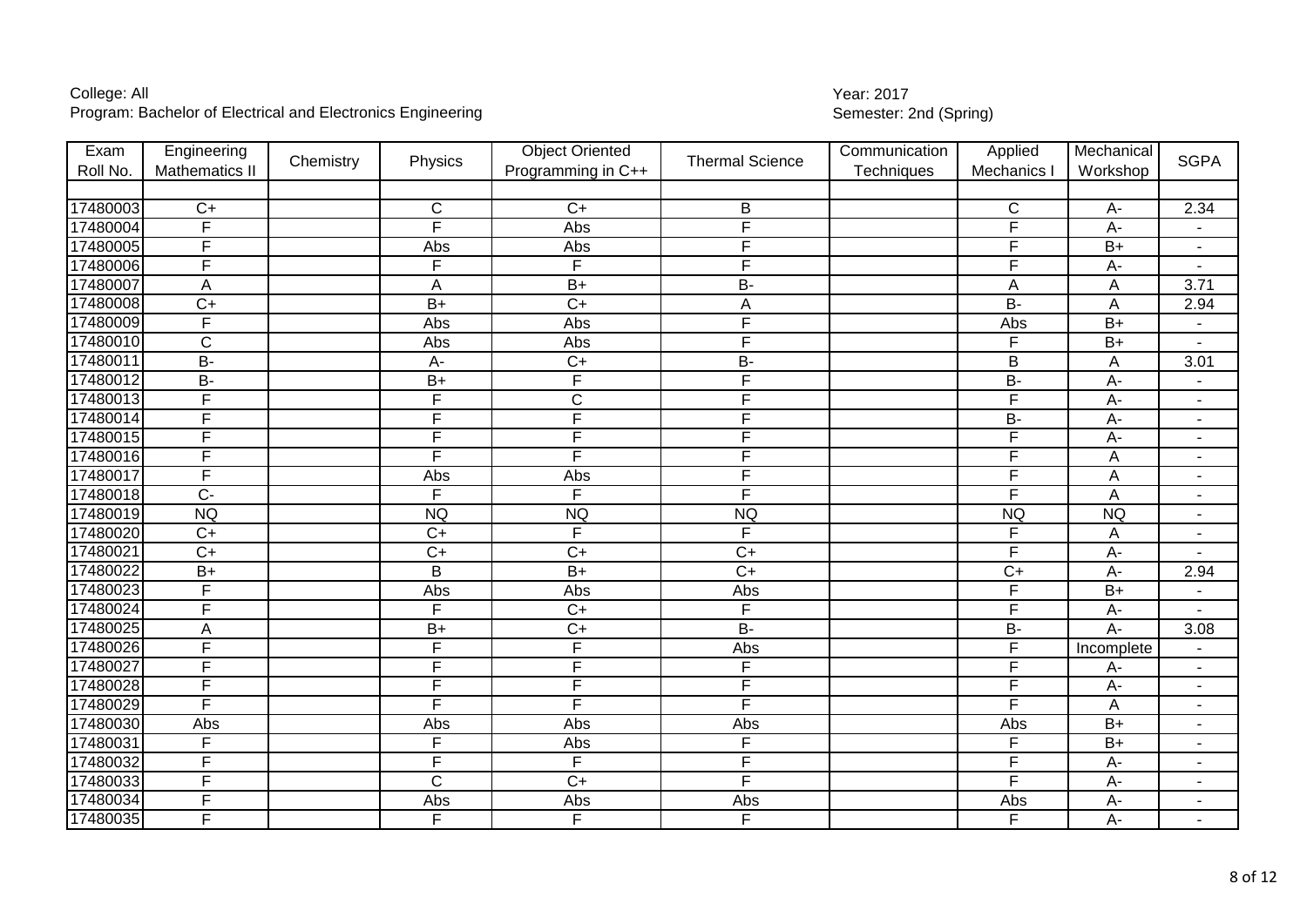| Exam     | Engineering             |                 |                | <b>Object Oriented</b>  | <b>Thermal Science</b> | Communication           | Applied                 | Mechanical      | <b>SGPA</b>              |
|----------|-------------------------|-----------------|----------------|-------------------------|------------------------|-------------------------|-------------------------|-----------------|--------------------------|
| Roll No. | <b>Mathematics II</b>   | Chemistry       | Physics        | Programming in C++      |                        | Techniques              | Mechanics I             | Workshop        |                          |
|          |                         |                 |                |                         |                        |                         |                         |                 |                          |
| 17480036 | Α                       |                 | $B+$           | B                       | A-                     |                         | $B+$                    | A-              | 3.45                     |
| 17480037 | $\overline{F}$          |                 | F              | F                       | F                      |                         | F                       | A-              |                          |
| 17480038 | F                       |                 | <b>B-</b>      | F                       | F                      |                         | F                       | $A-$            | $\blacksquare$           |
| 17480039 | $\overline{\mathsf{F}}$ |                 | $\overline{F}$ | $C+$                    | $B -$                  |                         | $\overline{\mathsf{F}}$ | A               |                          |
| 17480040 | F                       |                 | Abs            | $\overline{F}$          | Abs                    |                         | $\overline{\mathsf{F}}$ | $A -$           | $\blacksquare$           |
| 17480041 | $\overline{\mathsf{F}}$ |                 | F              | F                       | F                      |                         | F                       | $A -$           |                          |
| 17480042 | <b>NQ</b>               |                 | <b>NQ</b>      | NQ                      | Abs                    |                         | <b>NQ</b>               | $A -$           | $\blacksquare$           |
| 17480043 | F                       |                 | F              | F                       | F                      |                         | F                       | $\overline{B+}$ | $\blacksquare$           |
| 17480044 | $\mathsf C$             |                 | F.             | $\overline{C}$          | F                      |                         | $\overline{F}$          | $A -$           | $\blacksquare$           |
| 17480045 | $B -$                   |                 | Abs            | A                       | B                      |                         | $\overline{B}$          | A               | $\blacksquare$           |
| 17480046 | F                       |                 | Abs            | Abs                     | Abs                    |                         | F                       | $B+$            |                          |
| 17480047 | $B+$                    | $C+$            |                | $\overline{C+}$         |                        | $C -$                   | $C+$                    | A               | 2.52                     |
| 17480048 | Α                       | A-              |                | A                       |                        | A                       | $B -$                   | A               | 3.68                     |
| 17480049 | $\overline{\mathsf{F}}$ | $\overline{C+}$ |                | F                       |                        | $\overline{D+}$         | F                       | $\overline{C}$  | $\overline{\phantom{a}}$ |
| 17480050 | $C+$                    | $\overline{F}$  |                | $\overline{C}$          |                        | $D+$                    | $\overline{C}$          | $\sf B$         | $\blacksquare$           |
| 17480051 | F                       | F               |                | $\overline{F}$          |                        | $\overline{C}$          | $\overline{\mathsf{F}}$ | $B+$            | $\blacksquare$           |
| 17480052 | $\mathsf{C}$            | B               |                | F                       |                        | $B+$                    | F                       | $A -$           | $\blacksquare$           |
| 17480053 | F                       | F               |                | F                       |                        | $\overline{C+}$         | F                       | $\overline{B}$  | $\blacksquare$           |
| 17480054 | F                       | $\mathsf{C}$    |                | F                       |                        | B                       | F                       | $\overline{C}$  | $\blacksquare$           |
| 17480056 | $\overline{F}$          | $\overline{C}$  |                | $\overline{\mathsf{F}}$ |                        | <b>B-</b>               | $\overline{\mathsf{F}}$ | $\sf B$         | $\blacksquare$           |
| 17480057 | $\overline{\mathsf{F}}$ | $\mathsf B$     |                | $B -$                   |                        | A                       | $\overline{F}$          | $B+$            |                          |
| 17480058 | $A -$                   | $B -$           |                | $\overline{B+}$         |                        | A                       | $\overline{C}$          | A               | 3.11                     |
| 17480059 | $\overline{C}$          | $\overline{C}$  |                | $\overline{C}$          |                        | $\overline{\mathsf{F}}$ | F                       | $\overline{C}$  |                          |
| 17480060 | $\overline{C+}$         | F               |                | $\overline{B}$          |                        | $\overline{\text{C}}$   | F                       | A               |                          |
| 17480061 | B                       | $\overline{B}$  |                | $\overline{C+}$         |                        | $\overline{C}$          | $A -$                   | A               | 2.94                     |
| 17480062 | $\overline{C}$          | $B+$            |                | $B -$                   |                        | $\overline{A}$          | $\overline{C}$          | A               | 2.94                     |
| 17480063 | $\overline{F}$          | $\overline{F}$  |                | $\overline{C}$          |                        | $B -$                   | $\mathsf{C}$            | A               |                          |
| 17480064 | $\overline{B}$          | $B -$           |                | Abs                     |                        | $\overline{C+}$         | $\overline{C}$          | A               |                          |
| 17480066 | $B -$                   | A               |                | B                       |                        | $C+$                    | A-                      | A               | 3.30                     |
| 17480067 | $\overline{C}$          | $C+$            |                | F                       |                        | $\overline{C}$          | F                       | A               |                          |
| 17480068 | F                       | $\overline{B}$  |                | $\overline{\text{C}}$   |                        | $\overline{B}$          | Expelled                | A               | $\blacksquare$           |
| 17480069 | F                       | F               |                | F                       |                        | $C -$                   | F                       | $A -$           |                          |
| 17480070 | $B+$                    | $\mathsf A$     |                | B                       |                        | B                       | $C+$                    | $B+$            | 3.19                     |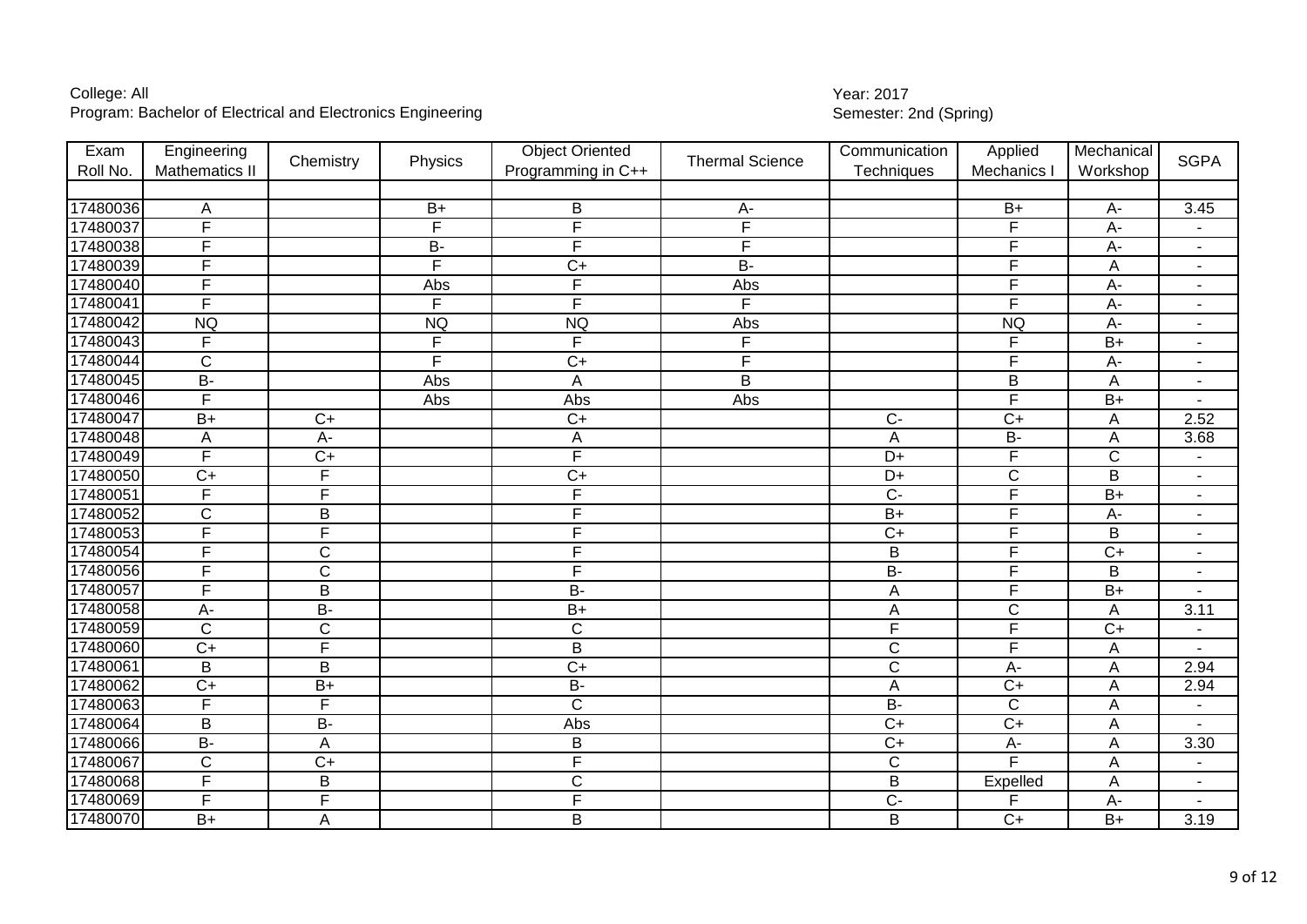| Exam     | Engineering             |                         |                       | <b>Object Oriented</b> |                        | Communication   | Applied                 | Mechanical      |                          |
|----------|-------------------------|-------------------------|-----------------------|------------------------|------------------------|-----------------|-------------------------|-----------------|--------------------------|
| Roll No. | <b>Mathematics II</b>   | Chemistry               | Physics               | Programming in C++     | <b>Thermal Science</b> | Techniques      | Mechanics               | Workshop        | <b>SGPA</b>              |
|          |                         |                         |                       |                        |                        |                 |                         |                 |                          |
| 17480071 | $B -$                   | $B+$                    |                       | $C+$                   |                        | $A -$           | Expelled                | A               | $\blacksquare$           |
| 17480072 | A                       | B                       |                       | $\overline{B+}$        |                        | $B+$            | $\overline{B}$          | $\overline{A}$  | 3.29                     |
| 17480073 | $\mathsf A$             | $\mathsf A$             |                       | A                      |                        | A               | A                       | A               | 4.00                     |
| 17480074 | A                       | $A -$                   |                       | $A-$                   |                        | A               | A                       | A               | 3.87                     |
| 17480075 | $A-$                    | $B+$                    |                       | $\sf B$                |                        | A               | $\overline{\mathsf{F}}$ | $\overline{A}$  | $\blacksquare$           |
| 17480076 | $\overline{F}$          | F                       |                       | F                      |                        | $\overline{C+}$ | F                       | $\overline{B+}$ | $\blacksquare$           |
| 17480077 | $\overline{C}$          | $C+$                    |                       | F                      |                        | $\overline{B}$  | F                       | А-              | $\blacksquare$           |
| 17480078 | F                       | F                       |                       | F                      |                        | F               | F                       | $\overline{A}$  | $\blacksquare$           |
| 17480079 | E                       | F                       |                       | F                      |                        | F               | $\mathsf{F}$            | A-              |                          |
| 17480080 | $\sf B$                 | $\mathsf B$             |                       | <b>B-</b>              |                        | <b>B-</b>       | $\overline{C}$          | A               | 2.84                     |
| 17480081 | $\overline{F}$          | $\overline{\mathsf{F}}$ |                       | F                      |                        | $\overline{D}$  | F                       | $B -$           | $\blacksquare$           |
| 17480082 | $\overline{F}$          | F                       |                       | Abs                    |                        | $\overline{C+}$ | F                       | $B+$            | $\blacksquare$           |
| 17480084 | $\overline{C}$          | $\overline{C}$          |                       | $\overline{C+}$        |                        | $A -$           | F                       | A               | $\overline{\phantom{a}}$ |
| 17480085 | $\overline{F}$          | $\overline{\mathsf{F}}$ |                       | F                      |                        | $C+$            | F                       | $B+$            | $\overline{\phantom{a}}$ |
| 17480087 | $\overline{F}$          | $\overline{F}$          |                       | F                      |                        | $\overline{F}$  | F                       | A-              | $\blacksquare$           |
| 17480088 | F                       | $C+$                    |                       | F                      |                        | B               | F                       | $B+$            | $\blacksquare$           |
| 17480090 | E                       | Abs                     |                       | Abs                    |                        | E               | F                       | $\overline{B}$  | $\blacksquare$           |
| 17480091 | $\overline{F}$          |                         | F                     | F                      | $\overline{F}$         |                 | F                       | $\overline{A}$  | ۰                        |
| 17480092 | $\overline{C}$          |                         | $\overline{\text{c}}$ | $\overline{B}$         | F                      |                 | F                       | A               | $\blacksquare$           |
| 17480093 | $\overline{F}$          |                         | F                     | F                      | F                      |                 | F                       | $\overline{A}$  | $\blacksquare$           |
| 17480094 | $\overline{F}$          |                         | $B+$                  | $A -$                  | F                      |                 | $\overline{F}$          | $\overline{A}$  | $\blacksquare$           |
| 17480095 | F                       |                         | $\overline{A}$        | $\overline{B}$         | A                      |                 | F                       | A               | $\blacksquare$           |
| 17480096 | F                       |                         | F                     | Abs                    | F                      |                 | $\mathsf{F}$            | A               | $\blacksquare$           |
| 17480097 | $\overline{C}$          |                         | $\overline{B}$        | $\overline{B}$         | Abs                    |                 | $\mathsf{F}$            | A               | $\blacksquare$           |
| 17480098 | $\overline{F}$          |                         | F                     | F                      | Abs                    |                 | F                       | A               | ÷                        |
| 17480099 | $A-$                    |                         | $\overline{F}$        | $\sf B$                | F                      |                 | $\overline{F}$          | A               | $\overline{\phantom{a}}$ |
| 17480100 | <b>B-</b>               |                         | $B+$                  | $\overline{C}$         | $\overline{B}$         |                 | $\mathsf{F}$            | A               | ۰                        |
| 17480101 | $\overline{\mathsf{F}}$ |                         | $\overline{F}$        | F                      | Abs                    |                 | F                       | A               | $\overline{\phantom{a}}$ |
| 17480102 | $B+$                    |                         | $\overline{B+}$       | $B -$                  | E                      |                 | $B -$                   | A               | $\blacksquare$           |
| 17480103 | B                       |                         | <b>B-</b>             | $\sf B$                | $\overline{B}$         |                 | F                       | A               | -                        |
| 17480104 | $\overline{F}$          |                         | F                     | F                      | Abs                    |                 | F                       | A               | $\blacksquare$           |
| 17480105 | $\overline{F}$          |                         | F                     | Abs                    | F                      |                 | F                       | A-              | $\blacksquare$           |
| 17480106 | $B+$                    |                         | F                     | $B -$                  | $\overline{F}$         |                 | A-                      | $\overline{A}$  | $\blacksquare$           |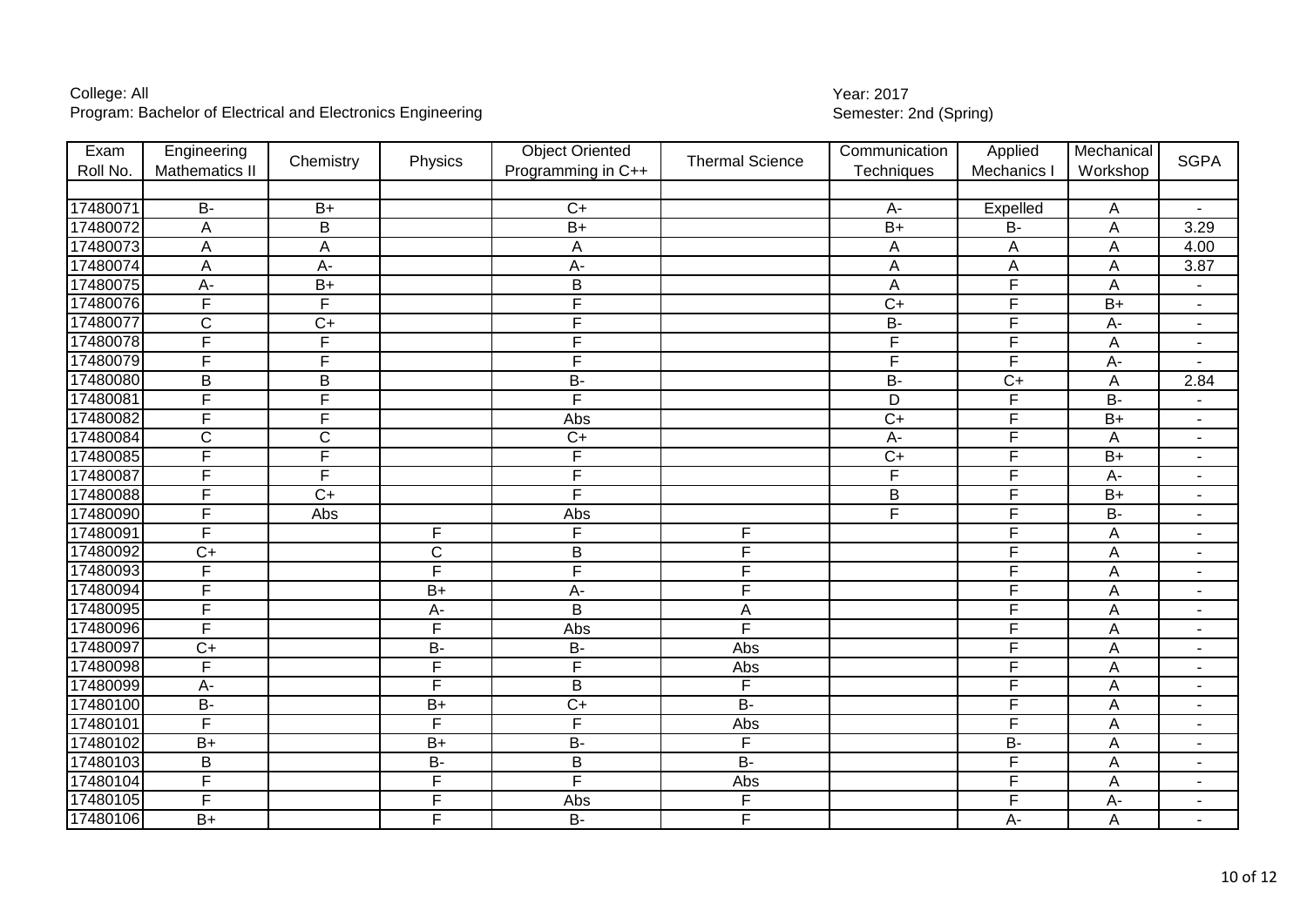| Exam     | Engineering             | Chemistry | Physics                 | <b>Object Oriented</b> | <b>Thermal Science</b>  | Communication | Applied                 | Mechanical                | <b>SGPA</b>                  |
|----------|-------------------------|-----------|-------------------------|------------------------|-------------------------|---------------|-------------------------|---------------------------|------------------------------|
| Roll No. | <b>Mathematics II</b>   |           |                         | Programming in C++     |                         | Techniques    | Mechanics               | Workshop                  |                              |
|          |                         |           |                         |                        |                         |               |                         |                           |                              |
| 17480107 | F                       |           | F                       | F                      | F                       |               | $\mathsf F$             | A                         | $\blacksquare$               |
| 17480108 | $\overline{F}$          |           | F                       | F                      | F                       |               | F                       | $\overline{A}$            | $\overline{\phantom{a}}$     |
| 17480109 | E                       |           | E                       | F                      | Abs                     |               | F                       | $\overline{A}$            | ۳                            |
| 17480110 | B                       |           | <b>B-</b>               | F                      | $\overline{F}$          |               | $\mathsf{F}$            | $\overline{A}$            | $\blacksquare$               |
| 17480111 | $C+$                    |           | $\overline{C}$          | $C+$                   | $\overline{\mathsf{F}}$ |               | $C+$                    | $\overline{A}$            | $\blacksquare$               |
| 17480112 | $\overline{C}$          |           | E                       | $\overline{C}$         | $\overline{B}$          |               | B                       | A                         | $\blacksquare$               |
| 17480113 | <b>CNR</b>              |           | <b>CNR</b>              | <b>CNR</b>             | <b>CNR</b>              |               | <b>CNR</b>              | <b>CNR</b>                | $\blacksquare$               |
| 17480114 | F                       |           | F                       | F                      | F                       |               | F                       | Α                         | $\overline{\phantom{a}}$     |
| 17480115 | $\overline{F}$          |           | F                       | F                      | $\overline{F}$          |               | $\overline{F}$          | $\boldsymbol{\mathsf{A}}$ | $\overline{\phantom{a}}$     |
| 17480116 | $C+$                    |           | $\overline{F}$          | $\mathsf C$            | $\overline{F}$          |               | $B -$                   | A                         | $\blacksquare$               |
| 17480117 | $\overline{\mathsf{F}}$ |           | F                       | F                      | F                       |               | $\overline{\mathsf{F}}$ | $A -$                     | $\overline{\phantom{a}}$     |
| 17480118 | $\overline{\mathsf{F}}$ |           | F                       | $B -$                  | E                       |               | $\overline{C}$          | A                         | $\blacksquare$               |
| 17480119 | $\overline{F}$          |           | F                       | F                      | E                       |               | $\overline{F}$          | Α                         | $\blacksquare$               |
| 17480120 | B                       |           | $\overline{B}$          | $\overline{B+}$        | $C+$                    |               | B                       | A                         | 2.96                         |
| 17480121 | E                       |           | $\overline{F}$          | $B -$                  | E                       |               | $\overline{C}$          | $\overline{A}$            | L,                           |
| 17480122 | <b>CNR</b>              |           | <b>CNR</b>              | <b>CNR</b>             | <b>CNR</b>              |               | <b>CNR</b>              | <b>CNR</b>                | $\blacksquare$               |
| 17480123 | $\overline{F}$          |           | F                       | F                      | F                       |               | $A-$                    | A                         | L,                           |
| 17480124 | $\overline{\mathsf{F}}$ |           | F                       | F                      | F                       |               | $\overline{\mathsf{F}}$ | $\overline{A}$            |                              |
| 17480125 | $A-$                    |           | A                       | A                      | A                       |               | $\mathsf{A}$            | $\overline{A}$            | 3.94                         |
| 17480126 | $\overline{F}$          |           | <b>NQ</b>               | $\overline{C}$         | $\overline{F}$          |               | F                       | $\overline{A}$            | $\overline{\phantom{a}}$     |
| 17480127 | E                       |           | $\overline{F}$          | $\overline{C}$         | $\overline{F}$          |               | $A -$                   | $\boldsymbol{\mathsf{A}}$ | $\blacksquare$               |
| 17480128 | Abs                     |           | <b>NQ</b>               | <b>NQ</b>              | <b>NQ</b>               |               | <b>NQ</b>               | $A-$                      | $\blacksquare$               |
| 17480129 | $\overline{C}$          |           | $\overline{C+}$         | F                      | F                       |               | $\overline{B}$          | A                         | $\blacksquare$               |
| 17480130 | $\overline{F}$          |           | F                       | $\overline{\text{c}}$  | F                       |               | $\overline{\mathsf{F}}$ | A                         | $\qquad \qquad \blacksquare$ |
| 17480131 | <b>CNR</b>              |           | <b>CNR</b>              | <b>CNR</b>             | <b>CNR</b>              |               | <b>CNR</b>              | <b>CNR</b>                |                              |
| 17480132 | $C+$                    |           | $A -$                   | A                      | A                       |               | A                       | A                         | 3.61                         |
| 17480133 | F                       |           | $\overline{\mathsf{F}}$ | F                      | F                       |               | $\overline{F}$          | A                         | $\blacksquare$               |
| 17480134 | $\overline{F}$          |           | F                       | $\overline{C+}$        | E                       |               | $\overline{C}$          | A                         | $\blacksquare$               |
| 17480135 | E                       |           | B                       | $A -$                  | E                       |               | $\overline{C}$          | $\overline{A}$            | $\blacksquare$               |
| 17480136 | E                       |           | F                       | F                      | E                       |               | F                       | A                         | $\blacksquare$               |
| 17480137 | E                       |           | F                       | $B+$                   | E                       |               | $\overline{F}$          | $\overline{A}$            | $\blacksquare$               |
| 17480138 | <b>NQ</b>               |           | $\overline{\mathsf{F}}$ | $\mathsf C$            | $\overline{F}$          |               | $\mathsf F$             | A                         | $\blacksquare$               |
| 17480139 | F                       |           | F                       | <b>B-</b>              | F                       |               | F                       | Α                         | $\blacksquare$               |